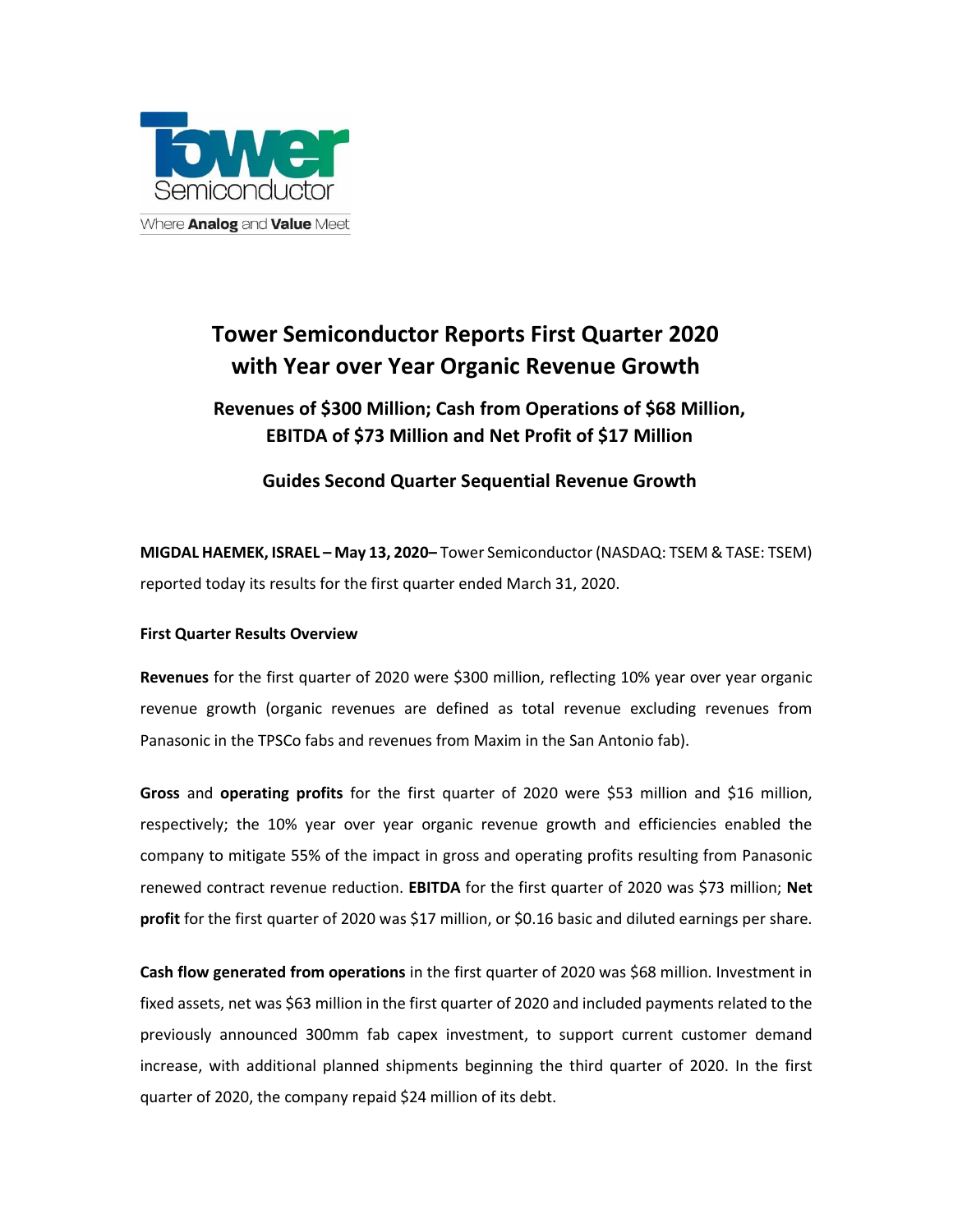**Shareholders' equity** as of March 31, 2020 was a record of \$1.36 billion, reflecting 70% from total assets.

## **Business Outlook**

Tower Semiconductor expects revenues for the second quarter of 2020 to be \$310 million, with an upward or downward range of 5%.

**Mr. Russell Ellwanger, Chief Executive Officer of Tower Semiconductor**, **commented**, "We began 2020 with a pandemic that has grown worldwide, vastly impacting the global business and economic environment. COVID-19 has created new and considerable hurdles, forcing us, together with the entire world, to modify and implement a new mode of life, and with that, a different mode of work. We remain proactive on all fronts with respect to the health and safety of our employees, operational and supply chain management and our customers with an even increased communication, to maximize every `wafer of opportunity` - providing reliable short- and longterm technology and manufacturing solutions in response to their changing needs."

**Ellwanger further commented:** "Updated customer forecasts continue to show quarter over quarter growth through the year. As a well experienced, mature, strong global company – with an exceptional base of talented and most dedicated employees - we remain committed to our customer partnerships, towards long-term mutual growth, working through any short-term challenges."

## **Corporate Credit Rating**

On May 6, 2020, Standard & Poor's Ma'alot (an Israeli rating company that is fully owned by S&P Global Ratings) completed its annual rating review for the Company and affirmed a corporate credit rating and bonds series G rating of "ilAA-", with a stable horizon.

#### **Shelf Filing**

In May 2020, the ISA (Israel Securities Authority) approved the filing of the Company's shelf registration statement, following the expiration of its previously filed 2016 shelf. The shelf provides the Company with a platform for future public fundraising although no specific fundraising is currently offered under this shelf. If the Company will make any decision to raise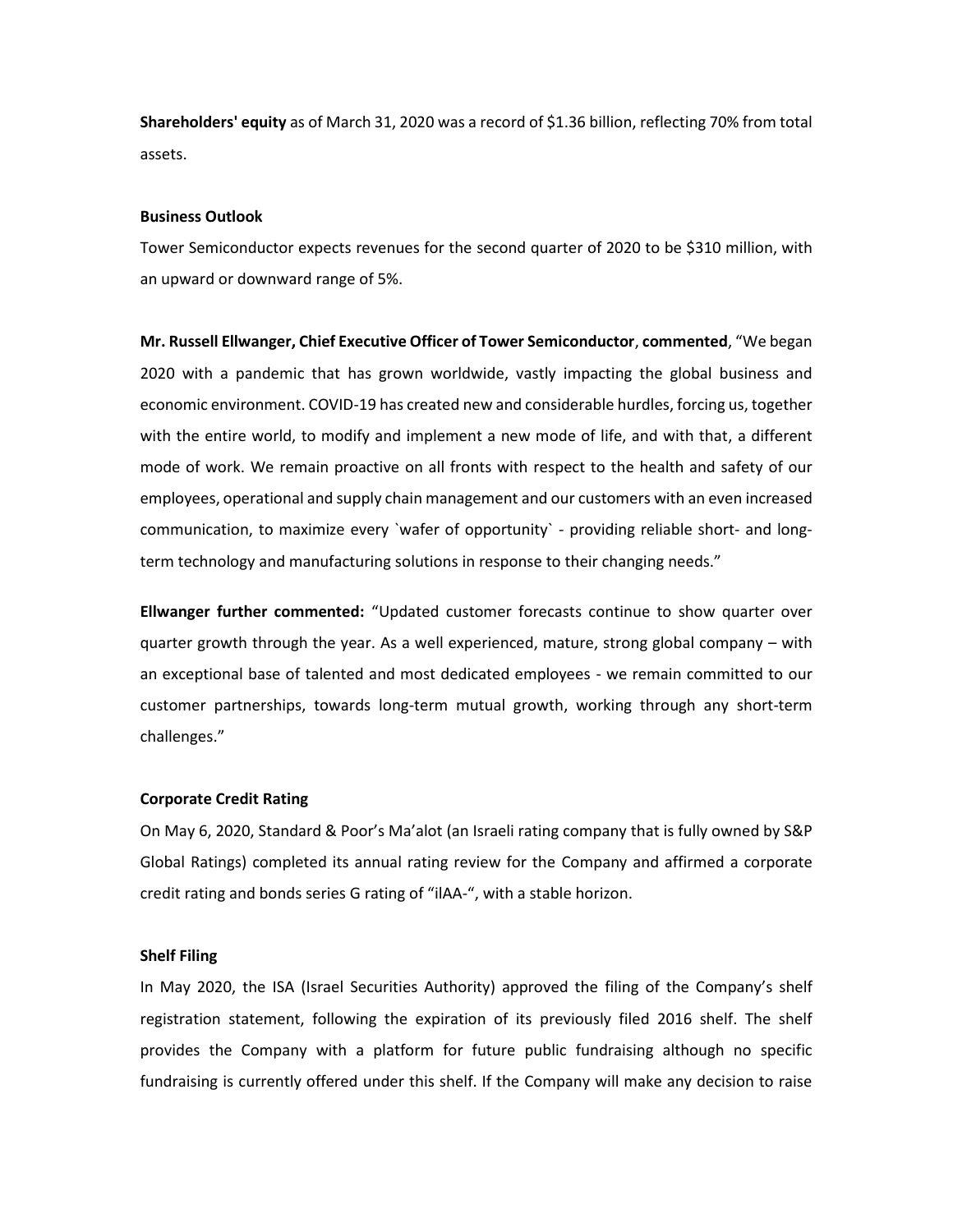any funds under this shelf, it will publish a supplemental shelf-take-down report containing specific information and terms. This shelf filing and/or this press release shall not constitute an offer to sell, or the solicitation of an offer to buy, any securities. The shelf documents are available under [www.tase.co.il.](http://www.tase.co.il/)

## **Teleconference and Webcast**

Tower Semiconductor will host an investor conference call today, Wednesday, May 13, 2020, at 10:00 a.m. Eastern time (9:00 a.m. Central time, 8:00 a.m. Mountain time, 7:00 a.m. Pacific time and 5:00 p.m. Israel time) to discuss the Company's financial results for the first quarter of 2020 and its outlook.

This call will be webcast and can be accessed via Tower Semiconductor's website at [www.towersemi.com](http://www.towersemi.com/) or by calling 1-888-668-9141 (U.S. Toll-Free), 03-918-0609 (Israel), +972-3- 918-0609 (International). For those who are not available to listen to the live broadcast, the call will be archived on Tower Semiconductor's website for 90 days.

*The Company presents its financial statements in accordance with U.S. GAAP. The financial information included in the tables below includes unaudited condensed financial data. Some of the financial information in this release and/ or in related public disclosures or filings with respect to the financial statements and/ or results of the Company, which we describe in this release as "adjusted" financial measures, are non-GAAP financial measures as defined in Regulation G and related reporting requirements promulgated by the Securities and Exchange Commission as they apply to our Company. These adjusted financial measures are calculated excluding one or both of the following: (1) amortization of acquired intangible assets and (2) compensation expenses in respect of equity grants to directors, officers and employees. These adjusted financial measures should be evaluated in conjunction with, and are not a substitute for, GAAP financial measures. The tables also present the GAAP financial measures, which are most comparable to the adjusted financial measures, as well as a reconciliation between the adjusted financial measures and the comparable GAAP financial measures. As used and/ or presented in this release and/ or in related public disclosures or filings with respect to the financial statements and/ or results of the Company, as well as calculated in the tables herein, the term Earnings Before Interest Tax Depreciation and Amortization (EBITDA) consists of net profit in accordance with GAAP, excluding interest and other financing expense, net, other income, net, taxes, non-controlling interest, depreciation and amortization expense and stock-based compensation expense. EBITDA is reconciled in the tables below from GAAP operating profit. EBITDA is not a required GAAP financial measure and may not be comparable to a similarly titled measure employed by other companies. EBITDA and the adjusted financial information presented herein and/ or in*  related public disclosures or filings with respect to the financial statements and/ or results of the Company, should not *be considered in isolation or as a substitute for operating profit, net profit or loss, cash flows provided by operating, investing and financing activities, per share data or other profit or cash flow statement data prepared in accordance with GAAP. The term Net Cash, as used and/ or presented in this release and/ or in related public disclosures or filings with respect to the financial statements and/ or results of the Company, is comprised of cash, cash equivalents, shortterm deposits and marketable securities less debt amounts as presented in the balance sheets included herein. The term Net Cash is not a required GAAP financial measure, may not be comparable to a similarly titled measure employed by other companies and should not be considered in isolation or as a substitute for cash, debt, operating profit, net profit or loss, cash flows provided by operating, investing and financing activities, per share data or other profit or cash flow statement data prepared in accordance with GAAP. The term Free Cash Flow, as used and/ or presented in this release and/ or in related public disclosures or filings with respect to the financial statements and/ or results of the Company, is*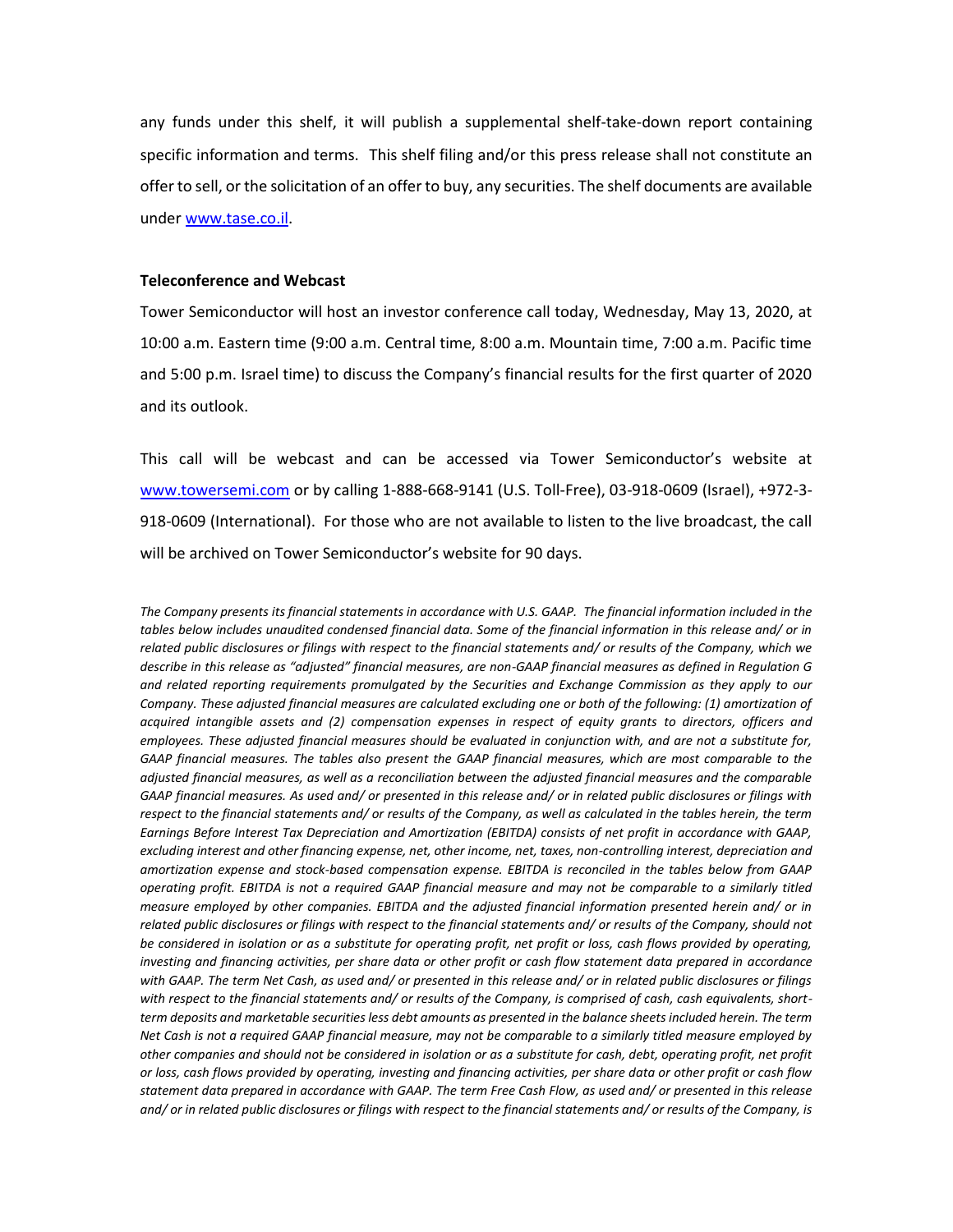*calculated to be net cash provided by operating activities (in the amounts of \$68 million, \$72 million and \$75 million for the three months periods ended March 31, 2020, December 31, 2019 and March 31, 2019, respectively) less cash used for investments in property and equipment, net (in the amounts of \$63 million, \$44 million and \$42 million for the three months periods ended March 31, 2020, December 31, 2019 and March 31, 2019, respectively). The term Free Cash Flow is not a required GAAP financial measure, may not be comparable to a similarly titled measure employed by other companies and should not be considered in isolation or as a substitute for operating profit, net profit or loss, cash flows provided by operating, investing and financing activities, per share data or other profit or cash flow statement data prepared in accordance with GAAP.* 

#### **About Tower Semiconductor**

Tower Semiconductor Ltd. (NASDAQ: TSEM, TASE: TSEM), the leader in high-value analog semiconductor foundry solutions, provides technology and manufacturing platforms for integrated circuits (ICs) in growing markets such as consumer, industrial, automotive, mobile, infrastructure, medical and aerospace and defense. Tower Semiconductor focuses on creating positive and sustainable impact on the world through long term partnerships and its advanced and innovative analog technology offering, comprised of a broad range of customizable process platforms such as SiGe, BiCMOS, mixed-signal/CMOS, RF CMOS, CMOS image sensor, non-imaging sensors, integrated power management (BCD and 700V), and MEMS. Tower Semiconductor also provides world-class design enablement for a quick and accurate design cycle as well as Transfer Optimization and development Process Services (TOPS) to IDMs and fabless companies. To provide multi-fab sourcing and extended capacity for its customers, Tower Semiconductor operates two manufacturing facilities in Israel (150mm and 200mm), two in the U.S. (200mm) and three facilities in Japan (two 200mm and one 300mm) through TPSCo. For more information, please visit [www.towersemi.com.](http://www.towersemi.com/)

# **CONTACTS**:

Noit Levy | Investor Relations | +972 74 737 7556 | [noitle@towersemi.com](mailto:noitle@towersemi.com)

*This press release includes forward-looking statements, which are subject to risks and uncertainties. Actual results may vary from those projected or implied by such forward-looking statements and you should not place any undue reliance on such forward-looking statements. Potential risks and uncertainties include, without limitation, risks and uncertainties associated with: (i) demand in our customers' end markets; (ii) over demand for our foundry services and/or products that exceeds our capacity; (iii) maintaining existing customers and attracting additional customers, (iv) high utilization and its effect on cycle time, yield and on schedule delivery which may cause customers to transfer their product(s) to other fabs, (v) operating results fluctuate from quarter to quarter making it difficult to predict future performance, (vi) impact of our debt and other liabilities on our financial position and operations, (vii) our ability to successfully execute acquisitions, integrate them into our business, utilize our expanded capacity and*  find new business, (viii) fluctuations in cash flow, (ix) our ability to satisfy the covenants stipulated in our agreements with our lender *banks and bondholders (as of March 31, 2020 we are in compliance with all such covenants included in our banks' agreements, bond G indenture and others), (x) pending litigation, (xi) new customer engagements, qualification and production ramp-up at our facilities,*  including TPSCo and the San Antonio facility, (xii) meeting the conditions set in the approval certificates received from the Israeli *Investment Center under which we received a significant amount of grants in past years, (xiii) receipt of orders that are lower than the customer purchase commitments, (xiv) failure to receive orders currently expected, (xv) possible incurrence of additional indebtedness, (xvi) effect of global recession, unfavorable economic conditions and/or credit crisis, (xvii) our ability to accurately forecast financial performance, which is affected by limited order backlog and lengthy sales cycles, (xviii) possible situations of obsolete inventory if forecasted demand exceeds actual demand when we manufacture products before receipt of customer orders, (xix) the cyclical nature of the semiconductor industry and the resulting periodic overcapacity, fluctuations in operating results and future average selling price erosion, (xx) the execution of debt re-financing and/or fundraising to enable the service of our debt and/or other liabilities and/or for strategic opportunities and the possible unavailability of such financing and/ or the availability of such financing in unfavorable terms , (xxi) operating our facilities at high utilization rates which is critical in order to cover a portion or all of the high level of fixed costs associated with operating a foundry, and our debt, in order to improve our results, (xxii) the purchase of equipment to increase capacity, the timely completion of the equipment installation, technology transfer and raising the funds therefor, (xxiii) the concentration of our business in the semiconductor industry, (xxiv) product returns, (xxv) our ability to maintain and develop our technology processes and services to keep pace with new technology, evolving standards, changing customer and end-user requirements, new product introductions and short product life cycles, (xxvi) competing effectively, (xxvii) use of outsourced foundry services by both fabless*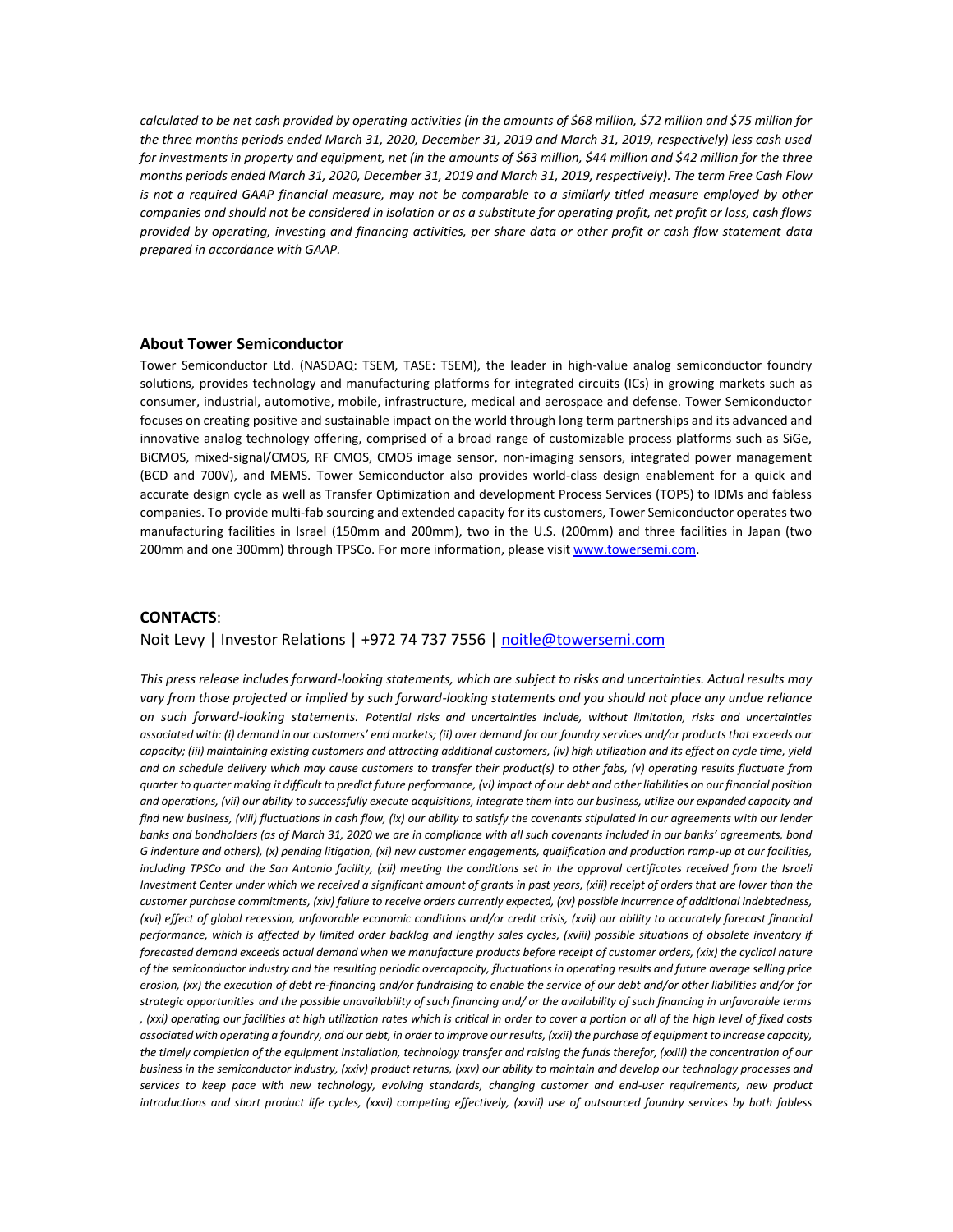*semiconductor companies and integrated device manufacturers; (xxviii) achieving acceptable device yields, product performance and delivery times, (xxix) our dependence on intellectual property rights of others, our ability to operate our business without infringing others' intellectual property rights and our ability to enforce our intellectual property against infringement, (xxx) our fab3 landlord's construction project adjacent to our fabrication facility, including possible temporary reductions or interruptions in the supply of utilities and/ or fab manufacturing, as well as claims that our noise abatement efforts are not adequate under the terms of the amended lease; (xxxi) retention of key employees and recruitment and retention of skilled qualified personnel, (xxxii) exposure to inflation, currency*  rates (mainly the Israeli Shekel and Japanese Yen) and interest rate fluctuations and risks associated with doing business locally and *internationally, as well fluctuations in the market price of our traded securities, (xxxiii) issuance of ordinary shares as a result of conversion and/or exercise of any of our convertible securities, as well as any sale of shares by any of our shareholders, or any market expectation thereof, which may depress the market price of our ordinary shares and may impair our ability to raise future capital, (xxxiv) meeting regulatory requirements worldwide, including environmental and governmental regulations, (xxxv) negotiation and closure of a definitive agreement in relation to fab establishment in China, as well as project implementation through required outside funding and resources and receipt of future proceeds therefrom, (xxxvi) potential future effect on TPSCo and the Company due to the possible closing of Panasonic sale of PSCS (a company holding 49% of TPSCo) to Nuvoton, (xxxvii) industry and market impact due to the coronavirus and its potential impact on our business, operational continuity, supply chain, revenue and profitability; (xxxviii) potential security, cyber and privacy breaches, and (xxxix) business interruption due to fire and other natural disasters, the security situation in Israel and other events beyond our control such as power interruptions.*

*A more complete discussion of risks and uncertainties that may affect the accuracy of forward-looking statements included in this press release or which may otherwise affect our business is included under the heading "Risk Factors" in Tower's most recent filings on Forms 20-F and 6-K, as were filed with the Securities and Exchange Commission (the "SEC") and the Israel Securities Authority. Future results may differ materially from those previously reported. The Company does not intend to update, and expressly disclaims any obligation to update, the information contained in this release.*

#### **# # #**

#### *(Financial tables follow)*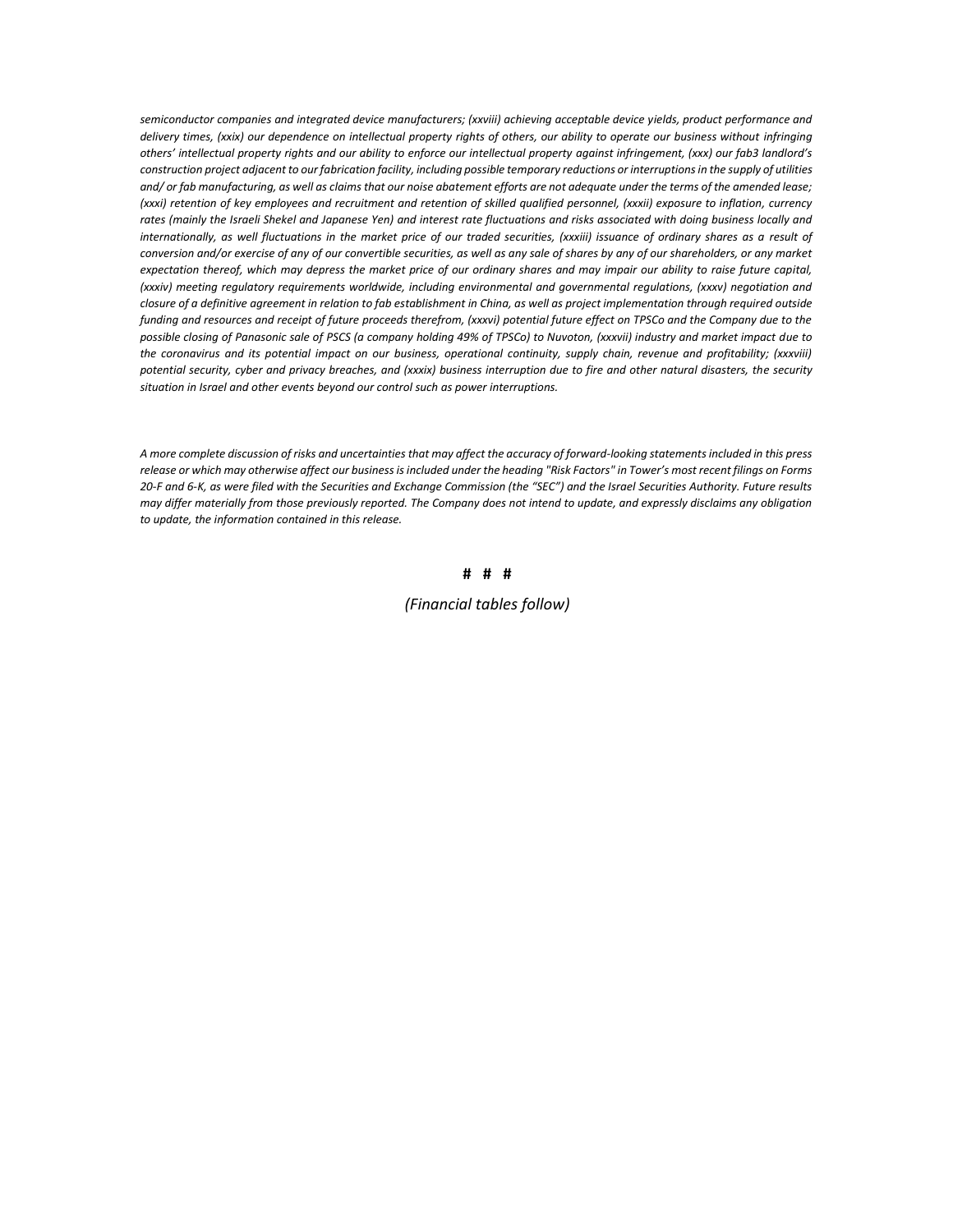# **TOWER SEMICONDUCTOR LTD. AND SUBSIDIARIES CONDENSED CONSOLIDATED BALANCE SHEETS (UNAUDITED) (dollars in thousands)**

|                                               | March 31,<br>2020 |               | December 31,<br>2019 |
|-----------------------------------------------|-------------------|---------------|----------------------|
| <b>ASSETS</b>                                 |                   |               |                      |
| <b>CURRENT ASSETS</b>                         |                   |               |                      |
| Cash and cash equivalents                     | \$<br>251,348     | \$            | 355,561              |
| <b>Short-term deposits</b>                    | 277,857           |               | 215,609              |
| <b>Marketable securities</b>                  | 191,434           |               | 176,070              |
| <b>Trade accounts receivable</b>              | 115,194           |               | 126,966              |
| <b>Inventories</b>                            | 198,285           |               | 192,256              |
| <b>Other current assets</b>                   | 22,332            |               | 22,019               |
| <b>Total current assets</b>                   | 1,056,450         |               | 1,088,481            |
| <b>LONG-TERM INVESTMENTS</b>                  | 39,562            |               | 40,085               |
| PROPERTY AND EQUIPMENT, NET                   | 732,169           |               | 681,939              |
| <b>INTANGIBLE ASSETS, NET</b>                 | 9,963             |               | 10,281               |
| <b>GOODWILL</b>                               | 7,000             |               | 7,000                |
| DEFERRED TAX AND OTHER LONG-TERM ASSETS, NET  | 93,032            |               | 105,047              |
| <b>TOTAL ASSETS</b>                           | \$<br>1,938,176   | <sup>\$</sup> | 1,932,833            |
| <b>LIABILITIES AND SHAREHOLDERS' EQUITY</b>   |                   |               |                      |
| <b>CURRENT LIABILITIES</b>                    |                   |               |                      |
| Short-term debt                               | \$<br>62,885      | \$            | 65,932               |
| Trade accounts payable                        | 148,671           |               | 119,199              |
| Deferred revenue and customers' advances      | 10,191            |               | 10,322               |
| <b>Other current liabilities</b>              | 54,192            |               | 57,603               |
| <b>Total current liabilities</b>              | 275,939           |               | 253,056              |
| <b>LONG-TERM DEBT</b>                         | 220,216           |               | 245,821              |
| <b>LONG-TERM CUSTOMERS' ADVANCES</b>          | 27,755            |               | 28,196               |
| <b>LONG-TERM EMPLOYEE RELATED LIABILITIES</b> | 12,730            |               | 13,285               |
| DEFERRED TAX AND OTHER LONG-TERM LIABILITIES  | 40,941            |               | 45,752               |
| <b>TOTAL LIABILITIES</b>                      | 577,581           |               | 586,110              |
| <b>TOTAL SHAREHOLDERS' EQUITY</b>             | 1,360,595         |               | 1,346,723            |
| TOTAL LIABILITIES AND SHAREHOLDERS' EQUITY    | \$<br>1,938,176   | \$            | 1,932,833            |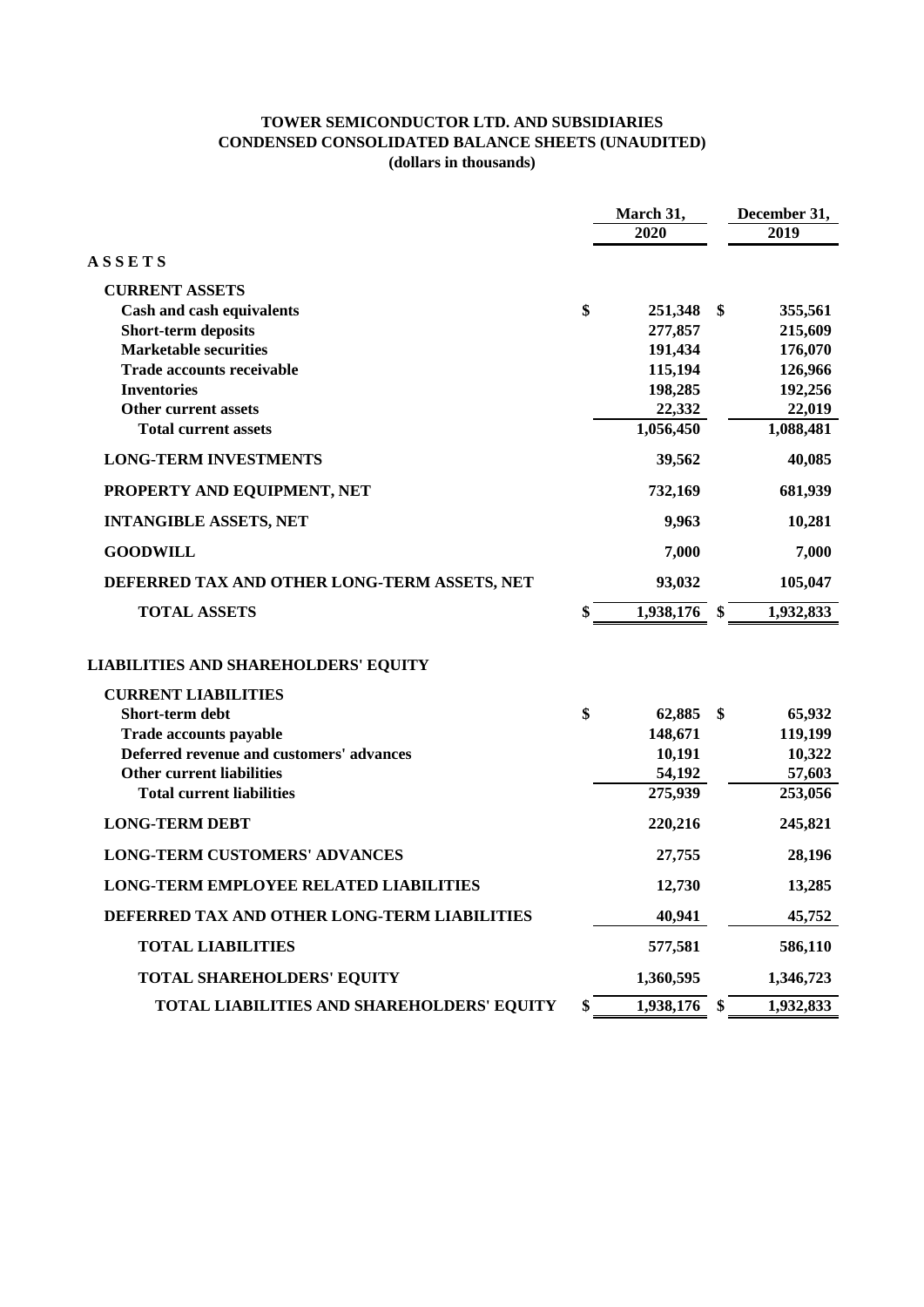#### **TOWER SEMICONDUCTOR LTD. AND SUBSIDIARIES CONDENSED CONSOLIDATED STATEMENTS OF OPERATIONS (UNAUDITED) (dollars and share count in thousands, except per share data)**

|                                                             | Three months ended |    |              |      |           |
|-------------------------------------------------------------|--------------------|----|--------------|------|-----------|
|                                                             | March 31,          |    | December 31, |      | March 31, |
|                                                             | 2020               |    | 2019         |      | 2019      |
| <b>REVENUES</b>                                             | \$<br>300,171      | \$ | 305,710      | - \$ | 310,107   |
| <b>COST OF REVENUES</b>                                     | 247,628            |    | 250,878      |      | 246,956   |
| <b>GROSS PROFIT</b>                                         | 52,543             |    | 54,832       |      | 63,151    |
| <b>OPERATING COSTS AND EXPENSES:</b>                        |                    |    |              |      |           |
| <b>Research and development</b>                             | 19,414             |    | 18,877       |      | 19,168    |
| Marketing, general and administrative                       | 16,691             |    | 17,057       |      | 16,641    |
|                                                             | 36,105             |    | 35,934       |      | 35,809    |
| <b>OPERATING PROFIT</b>                                     | 16,438             |    | 18,898       |      | 27,342    |
| FINANCING AND OTHER INCOME (EXPENSE), NET                   | (2,113)            |    | 3,058        |      | 725       |
| PROFIT BEFORE INCOME TAX                                    | 14,325             |    | 21,956       |      | 28,067    |
| <b>INCOME TAX BENEFIT (EXPENSE), NET</b>                    | 1,706              |    | (2,360)      |      | (1,667)   |
| PROFIT BEFORE NON CONTROLLING INTEREST                      | 16,031             |    | 19,596       |      | 26,400    |
| NON CONTROLLING INTEREST                                    | 989                |    | 1,111        |      | (184)     |
| <b>NET PROFIT</b>                                           | \$<br>17,020       | \$ | 20,707       | \$   | 26,216    |
|                                                             |                    |    |              |      |           |
| <b>BASIC EARNINGS PER SHARE</b>                             | 0.16               | \$ | 0.19         |      | 0.25      |
| Weighted average number of shares                           | 106,814            |    | 106,710      |      | 105,331   |
| <b>DILUTED EARNINGS PER SHARE</b>                           | \$<br>0.16         |    | 0.19         |      | 0.25      |
|                                                             |                    |    |              |      |           |
| Weighted average number of shares                           | 108,149            |    | 107,995      |      | 106,972   |
| RECONCILIATION FROM GAAP NET PROFIT TO ADJUSTED NET PROFIT: |                    |    |              |      |           |
| <b>GAAP NET PROFIT</b>                                      | \$<br>17,020       | \$ | 20,707       | \$   | 26,216    |
| <b>Stock based compensation</b>                             | 4,543              |    | 3,066        |      | 3,823     |
| Amortization of acquired intangible assets                  | 310                |    | 453          |      | 1,641     |
| <b>ADJUSTED NET PROFIT</b>                                  | \$<br>21,873       | \$ | 24,226       | \$   | 31.680    |
| <b>ADJUSTED EARNINGS PER SHARE:</b>                         |                    |    |              |      |           |
| <b>Basic</b>                                                | \$<br>0.20         | \$ | 0.23         | \$   | 0.30      |
| <b>Diluted</b>                                              | \$<br>0.20         | \$ | 0.22         | \$   | 0.30      |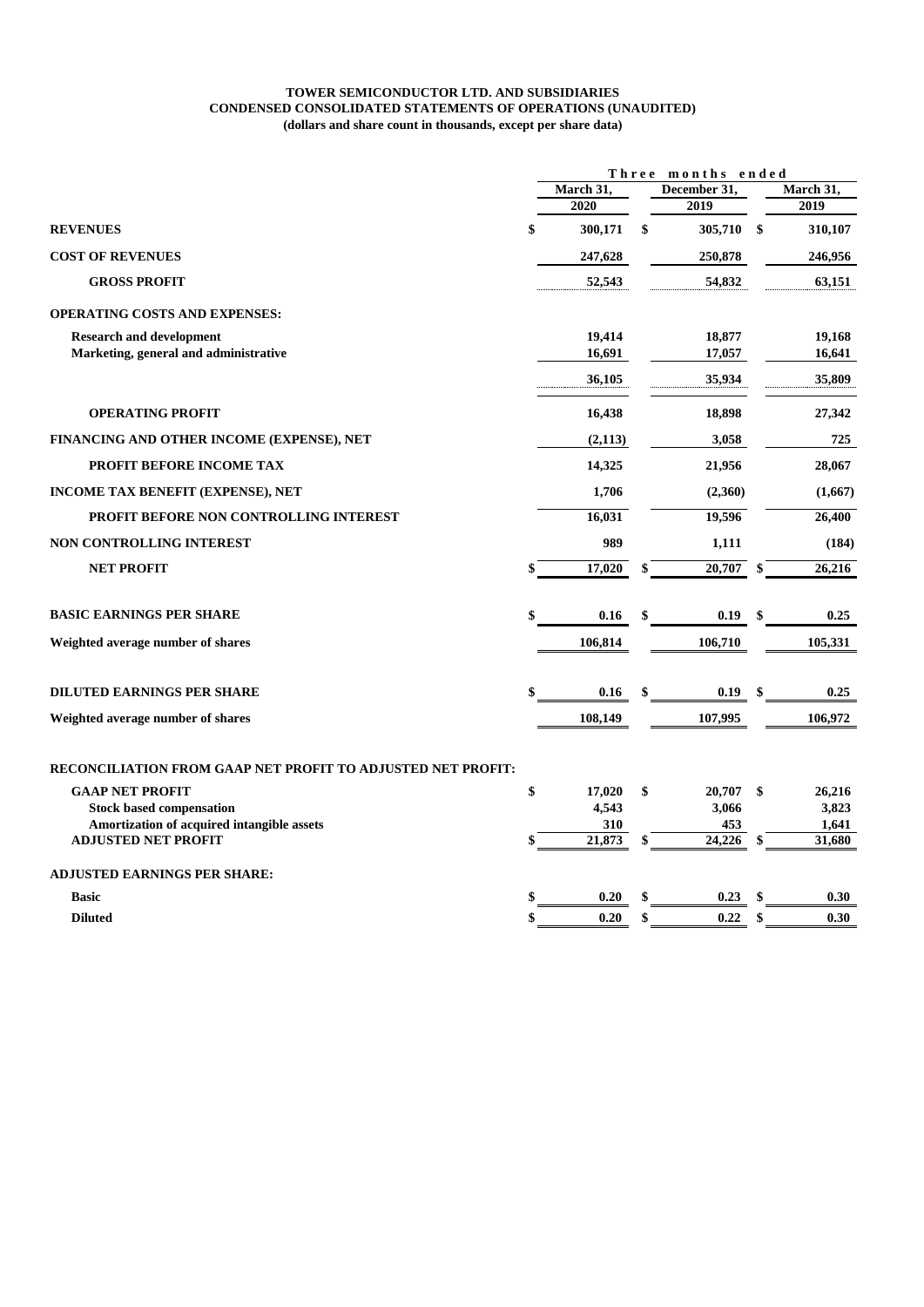# **TOWER SEMICONDUCTOR LTD. AND SUBSIDIARIES RECONCILIATION FROM GAAP OPERATING PROFIT TO EBITDA (UNAUDITED) (dollars in thousands)**

|                                            |    | Three months ended                        |  |           |      |           |  |
|--------------------------------------------|----|-------------------------------------------|--|-----------|------|-----------|--|
|                                            |    | March 31,<br>December 31,<br>2020<br>2019 |  |           |      | March 31, |  |
|                                            |    |                                           |  |           | 2019 |           |  |
| <b>EBITDA CALCULATION:</b>                 |    |                                           |  |           |      |           |  |
| <b>GAAP OPERATING PROFIT</b>               | \$ | 16,438 \$                                 |  | 18,898 \$ |      | 27,342    |  |
| <b>Depreciation of fixed assets</b>        |    | 51,484                                    |  | 52,222    |      | 46,041    |  |
| <b>Stock based compensation</b>            |    | 4,543                                     |  | 3,066     |      | 3,823     |  |
| Amortization of acquired intangible assets |    | 310                                       |  | 453       |      | 1,641     |  |
| EBITDA                                     |    | 72,775                                    |  | 74,639    |      | 78,847    |  |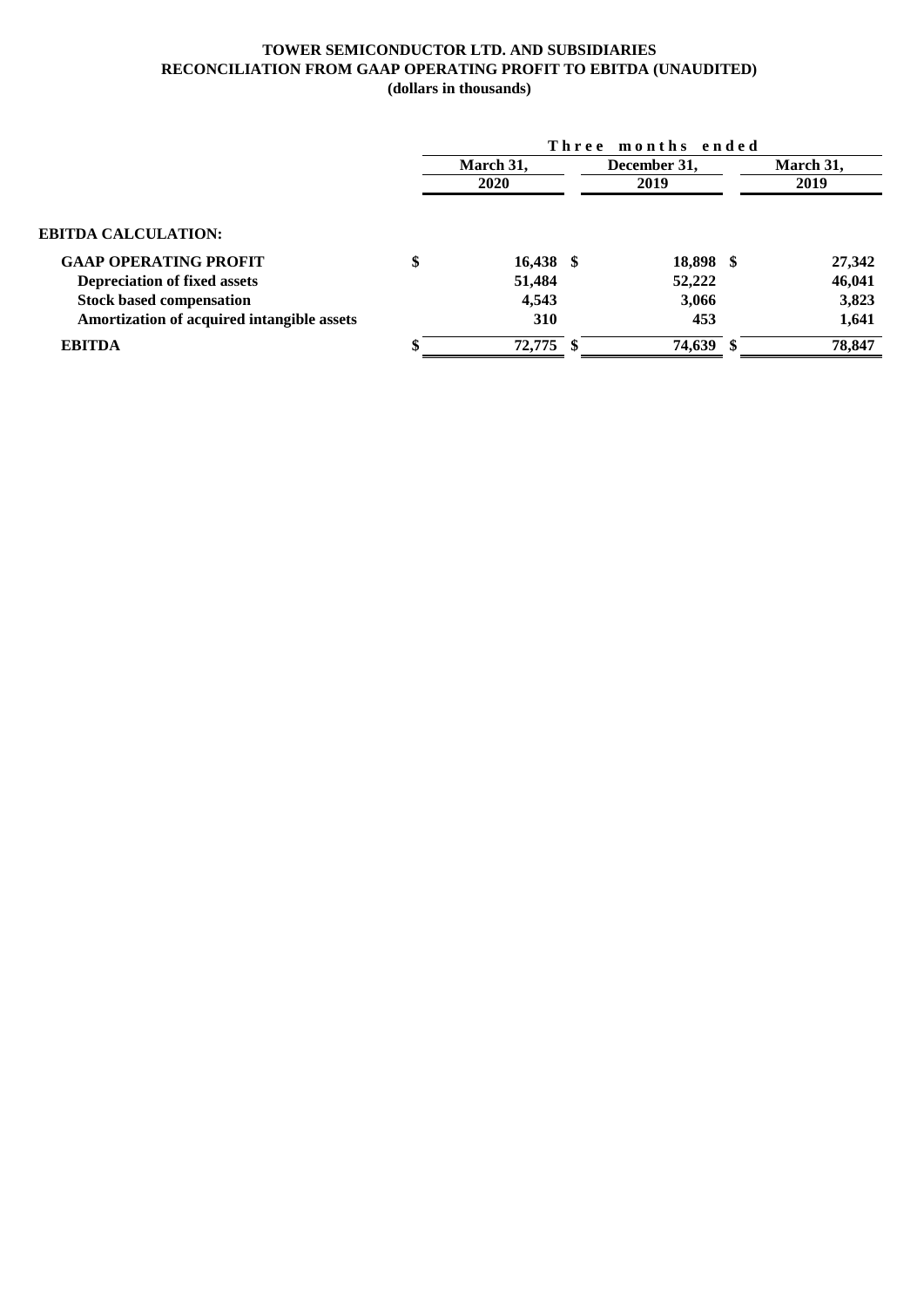#### **TOWER SEMICONDUCTOR LTD. AND SUBSIDIARIES CONSOLIDATED SOURCES AND USES REPORT (UNAUDITED) (dollars in thousands)**

|                                                                                 |    | Three months ended |                      |  |                   |  |
|---------------------------------------------------------------------------------|----|--------------------|----------------------|--|-------------------|--|
|                                                                                 |    | March 31.<br>2020  | December 31.<br>2019 |  | March 31.<br>2019 |  |
| CASH AND CASH EQUIVALENTS - BEGINNING OF PERIOD                                 | \$ | 355,561 \$         | 417,636 \$           |  | 385,091           |  |
| Net cash provided by operating activities                                       |    | 68.336             | 71,561               |  | 74,868            |  |
| Investments in property and equipment, net                                      |    | (62,907)           | (43,704)             |  | (41,718)          |  |
| <b>Exercise of options, net</b>                                                 |    | 87                 | 1.402                |  | 397               |  |
| Debt repaid, net                                                                |    | (24, 197)          | (3,247)              |  | (3,074)           |  |
| Effect of Japanese Yen exchange rate change over cash balance                   |    | (176)              | (557)                |  | (740)             |  |
| Investments in short-term deposits, marketable securities and other assets, net |    | (85,356)           | (87, 530)            |  | (6,726)           |  |
| <b>CASH AND CASH EQUIVALENTS - END OF PERIOD</b>                                |    | 251,348 \$         | 355,561 \$           |  | 408.098           |  |